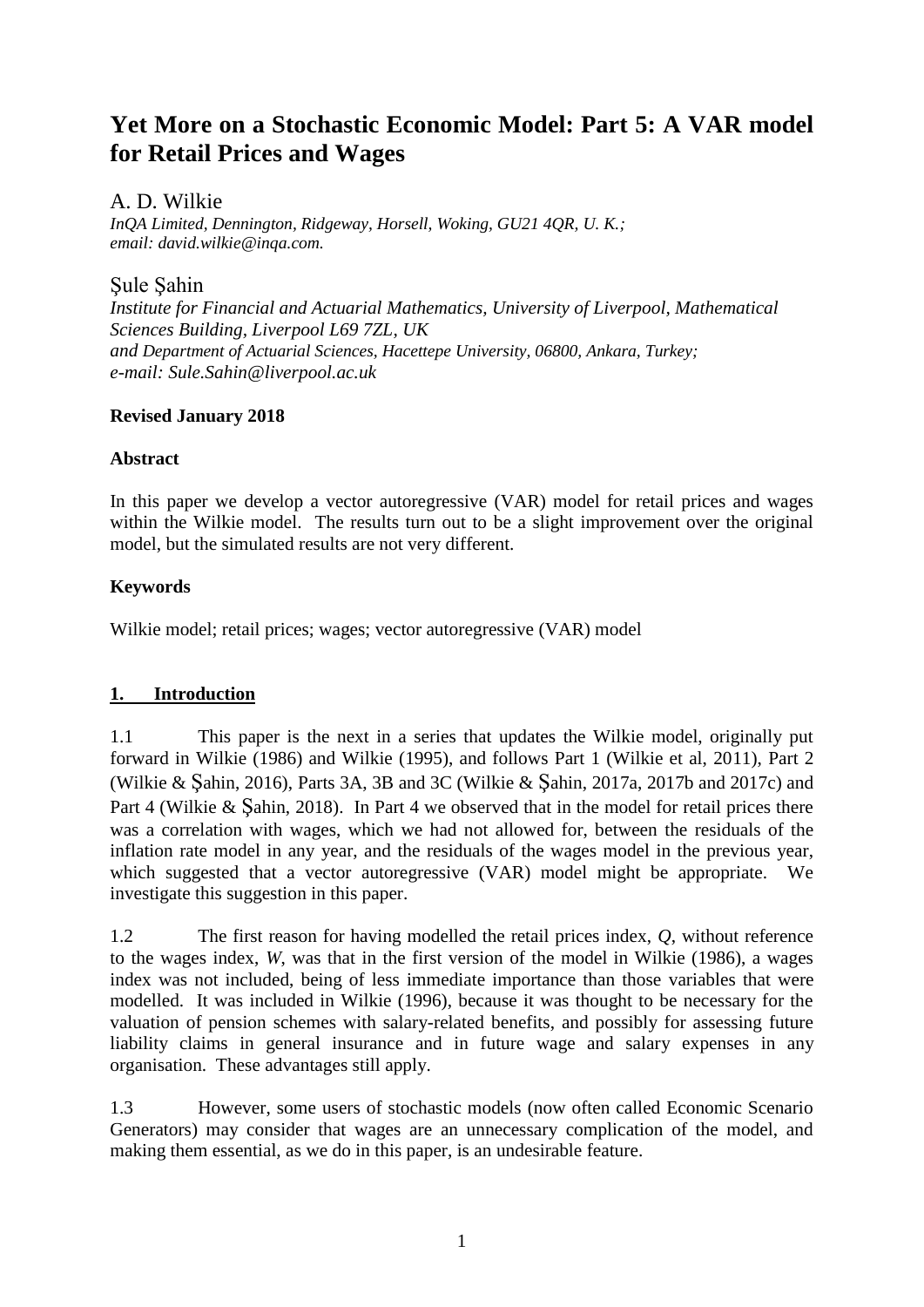1.4 Another consideration is that good international figures for average earnings are not readily available. Some countries seem to prefer to publish indices of hourly wage rates in manufacturing industry, which is a useful statistic for a different purpose than pension funds would require. We do not consider other countries in this paper.

1.5 In section 2 we state the basic formula that we use. In section 3 we give estimation results. In section 4 we discuss further calculations and show the long term means and variances, and the correlation coefficients, comparing them with those of the original model. In section 5 we show certain results for forecasting. In section 6 we consider stochastic interpolation. In section 7 we show specimen forecasts. In section 8 we draw some conclusions. We put almost all the algebra into the Appendix.

#### **2. Formulation**

2.1 The original Wilkie model for retail prices, *Q*(*t*), with parameters *QMU*, *QA* and *QSD*, is;

$$
I(t) = \ln(Q(t+1)) - \ln(Q(t))
$$
  
\n
$$
IN(t) = I(t) - QMU
$$
  
\n
$$
QE(t) = QSD.QZ(t)
$$
  
\n
$$
I(t) = QA.IN(t) + QMU + QE(t)
$$
  
\n
$$
Q(t+1) = Q(t).exp(I(t))
$$
\n(1)

2.2 The fuller form of the original model for wages, *W*(*t*), with parameters *WMU*, *WW*1, *WW*2, *WA* and *WSD*, is:

$$
J(t) = \ln(W(t+1)) - \ln(W(t)
$$
  
\n
$$
JN(t) = J(t) - WW1.I(t) - WW2.I(t-1) - WMU
$$
  
\n
$$
WE(t) = WSD.WZ(t)
$$
  
\n
$$
J(t) = WW1.I(t) + WW2.I(t-1) + WMU + WA.JN(t) + WE(t)
$$
\n
$$
W(t+1) = W(t).exp(J(t))
$$
\n(2)

Often *QA* could be taken as zero, so the term *WA*.*JN*(*t*) could be dropped out.

2.3 To include dependence of  $I(t)$  on  $J(t-1)$  we could elaborate the formula for  $I(t)$ which we shall put in the form, changing the constant term from *QMU* to *QM*:

$$
I(t) = QA.I(t-1) + QW.I(t-1) + QM + QE(t)
$$
\n(3)

But this suggests that a full symmetrical VAR model might be appropriate so we put: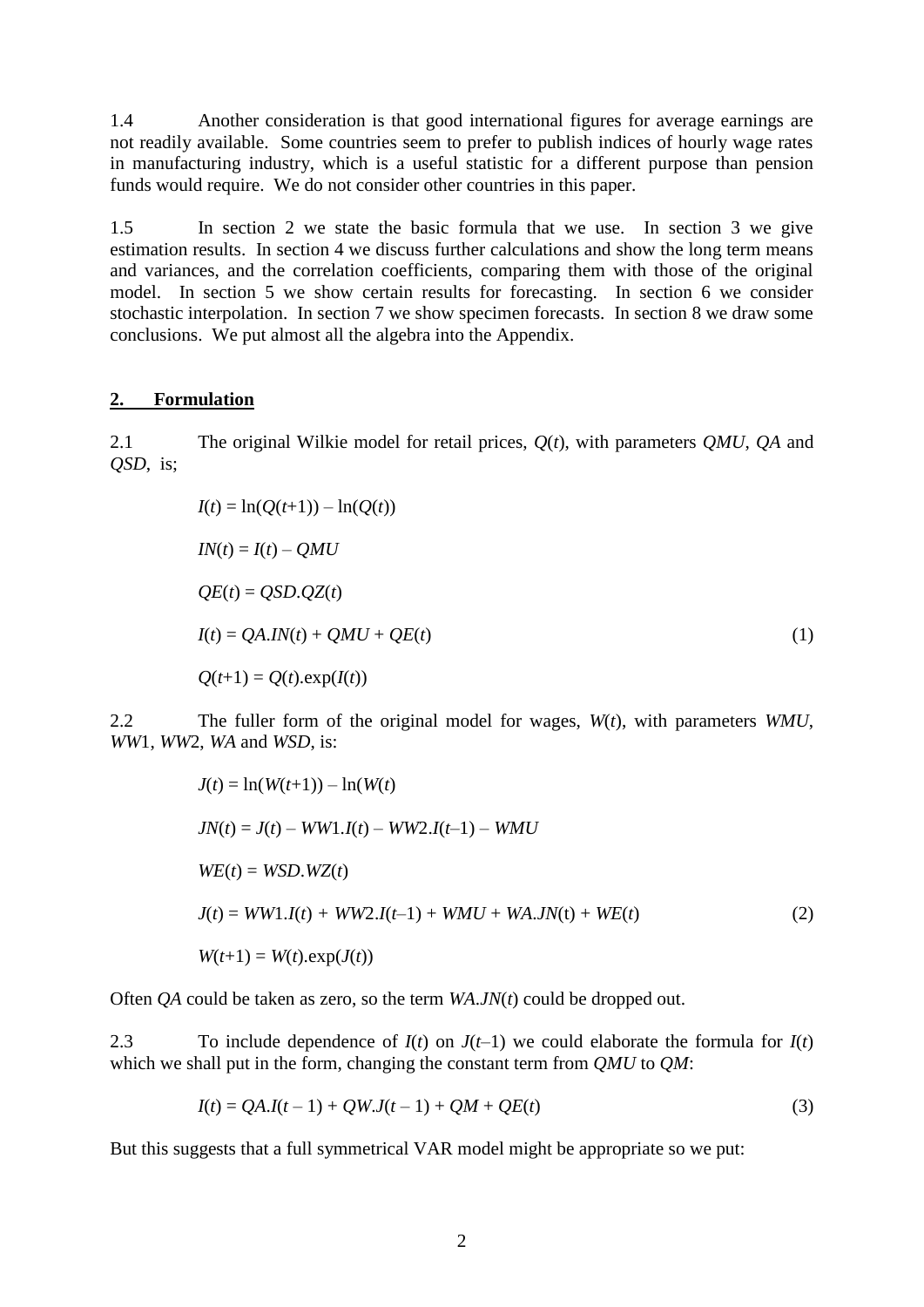$$
J(t) = WQ.I(t-1) + WA.J(t-1) + WM + WE(t)
$$
\n(4)

with a correlation coefficient, *QWR*, between  $OZ(t)$  and  $WZ(t)$ . All the parameters for this can be estimated jointly. We assume throughout that *QZ*(t) and *WZ*(*t*) are distributed as unit normal,  $N(0, 1)$ , although there is good evidence that the data is fatter tailed than normal.

2.4 It is convenient to replace *QMU* in formula (1) by *QM* in formula (3), since this allows us to estimate the parameters of (3) without reference to the *model* for *W*, though the *data* for  $W(t)$  is still used. We can then adjust formula (4) to:

$$
J(t) = WQ.I(t-1) + WA.J(t-1) + WM + WBQ.QE(t) + WSD2.WZ(t)
$$
\n(5)

Where the correlation is incorporated in the *WBQ* term and *WSD* is adjusted to *WSD*2. See Appendix A1.1. The parameters for formula (5) can then be estimated after formula (3) has been fitted.

2.5 Formula (3) and (4) or (3) and (5) are convenient for estimation, but for future simulation and other calculations it is convenient to re-arrange them as:

$$
I(t) = QA.IN(t-1) + QW.JN(t-1) + QMU + QE(t)
$$
\n(6)

$$
J(t) = WQ.IN(t-1) + WA.JN(t-1) + WMU + WBQ.QE(t) + WSD2.WZ2(t)
$$
 (7)

with  $IN(t) = I(t) - QMU$  and  $JN(t) = J(t) - WMU$ :

We can derive the values of *QMU* and *WMU* (see Appendix A2) from:

$$
QMU = \{(1 - WA).QM + QW.WM\} / \{(1 - WA). (1 - QA) - QW.WQ\}
$$
  
WMU = \{WQ.QM + (1 - QA).WM\} / \{(1 - WA). (1 - QA) - QW.WQ\}

#### **3. Estimation**

3.1 We have the annual June values of the Retail Prices Index (RPI) and its predecessors, and the Average Weekly Earnings Index (seasonally adjusted) from June 1921 to June 2016. We use these as  $O(t)$  and  $W(t)$ . This gives us annual values of  $I(t)$  and  $J(t)$  from 1922 to 2016, and we fit the model to the 94 values from 1923 to 2016, using the values for June 1922, in the formulae for 1923. We use maximum likelihood estimation (MLE), assuming normally distributed residuals. This gives the same estimates of the values of the parameters as least squares, but also gives us standard errors (and covariances) for all the parameters.

3.2 We start by estimating the parameters for formula (3), but omitting the term  $QW$ *.JN*( $t$  – 1). This is the same as the present model, but *OM* has a different value from *QMU*. The results are shown in Table 1. We then include the omitted term, so that the results are now the same as with the joint, VAR, model. These results are also shown in Table 1. The improvement in log likelihood is significant at 3.01 and the extra term is also significantly different from zero. But the improvement is not enormous.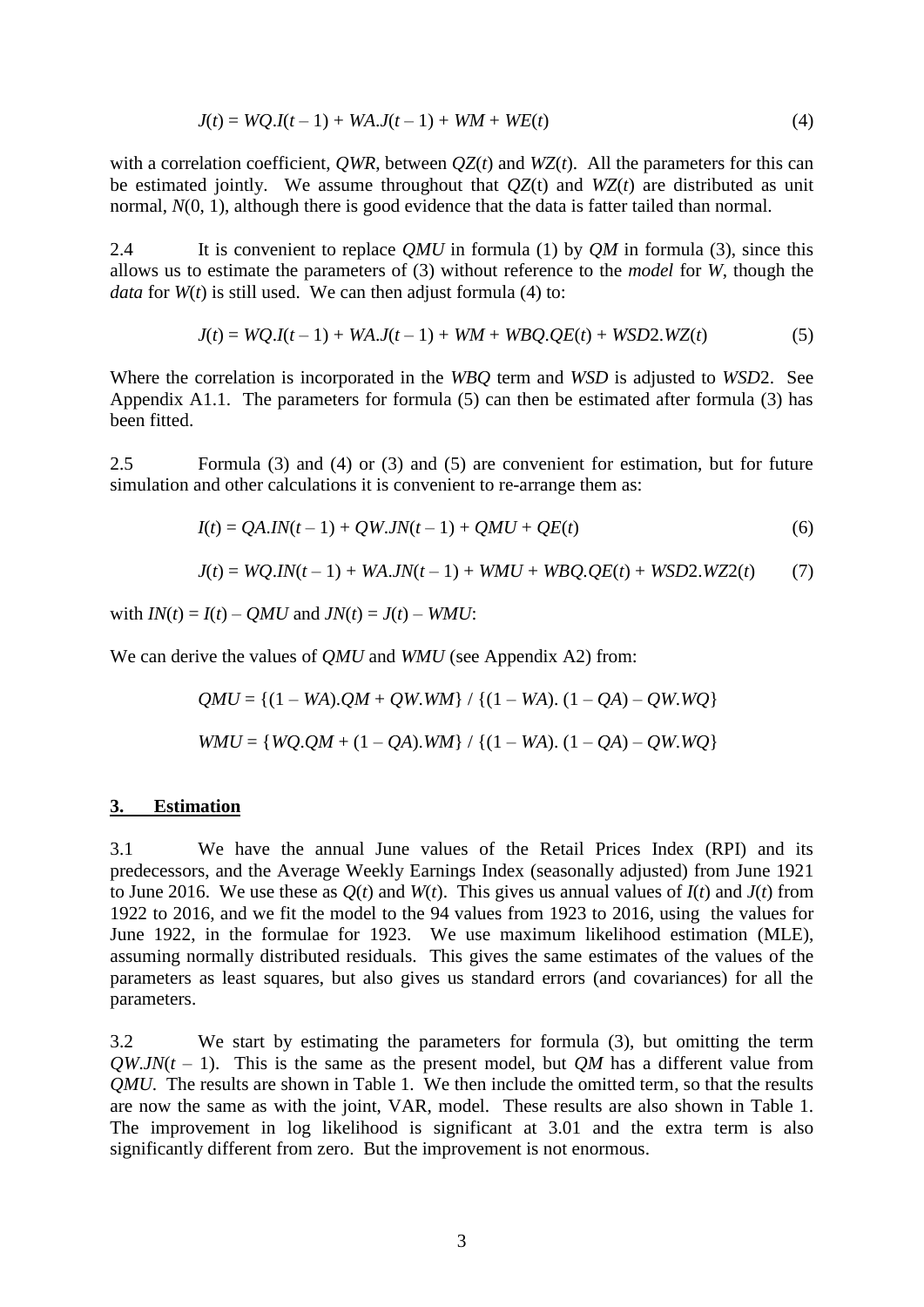3.3 We show the skewness and kurtosis in Table 1. Both are large, for both models. This indicates that it is not correct to assume that the residuals are normally distributed, but we postpone investigating this until a later Part in this series.

3.4 We show at the foot of Table 1 the value of *QMU*, the long-term mean value of  $I(t)$ . For the model omitting *QW*, *QMU* can be calculated as *QM* / (1 – *QA*). For the VAR model, including *QW*, it cannot be calculated until we also have the model for wages too, and then from the formula in section 2.5. The values of *QMU* are not the same, but are not very far apart.

|                 | Omitting $QW$ |          | Including $QW$ |          |  |
|-----------------|---------------|----------|----------------|----------|--|
| Log likelihood  | 259.05        |          | 262.06         |          |  |
|                 | MLE value     | s.e.     | MLE value      | s.e.     |  |
| QА              | 0.571849      | 0.071778 | 0.273990       | 0.138151 |  |
| OW              |               |          | 0.318039       | 0.127475 |  |
| OM              | 0.018134      | 0.004785 | 0.013846       | 0.004943 |  |
| <b>OSD</b>      | 0.038548      | 0.002812 | 0.037332       | 0.002723 |  |
|                 |               |          |                |          |  |
| <b>Skewness</b> | 1.30          |          | 1.49           |          |  |
| Kurtosis        | 6.26          |          | 6.78           |          |  |
|                 |               |          |                |          |  |
| ЭMU             | 0.042354      |          | 0.043979       |          |  |

Table 1. MLE parameter values and standard errors (s.e.) for models for *Q*.

3.5 We now do the same for the wages model, showing in Table 2 the results, first for the original model, and then for the new VAR model. This can be estimated either on its own, after the model for *Q* has been fitted, or jointly with the model for *Q*. The estimated values of the parameters are the same, except that for the joint model we obtain two different parameters, *WSD* and *QWR*, which are essentially the same as *WBQ* and *WSD*2 (see Appendix A1). The sum of the log likelihoods of the individual models is numerically the same as the (algebraically more complicated) log likelihood of the joint model. But the standard errors of the parameter estimates in the wages model differ, being larger in the joint model than in the individual one. This is presumably because in the joint model the values of the standard deviations, *QSD* and *WSD*, and the correlation coefficient, *QWR*, are estimated jointly, whereas in the individual wages model the values of *QSD* and the *QE*(*t*) terms are taken as fixed and only the parameter *WBQ* has to be estimated. In Table 2 we show the two standard errors as "s.e. (I)" for the individual model and "s.e. (VAR)" for the joint model. The standard errors in the model for *Q* are unaffected.

3.6 The skewness and kurtosis for the two models are also shown. These are not so large as for the model for *Q*, but still cast some doubt on the assumption of normally distributed residuals.

3.7 We show also at the foot of Table 2 the values of *WMU*\*, the long-term mean value of  $J(t)$ . For the original model this is calculated as  $WMU + (WW1 + WW2)$ . *QMU*. For the VAR model it is calculated from the formula in section 2.5 for *WMU*. (We call it *WMU*\* to avoid confusion with *WMU* in the original model that might be better called *WM*.)

3.8 The log likelihood for the two models is almost the same, that for the VAR model being 0.33 higher than for the original model, a trivial improvement. The same three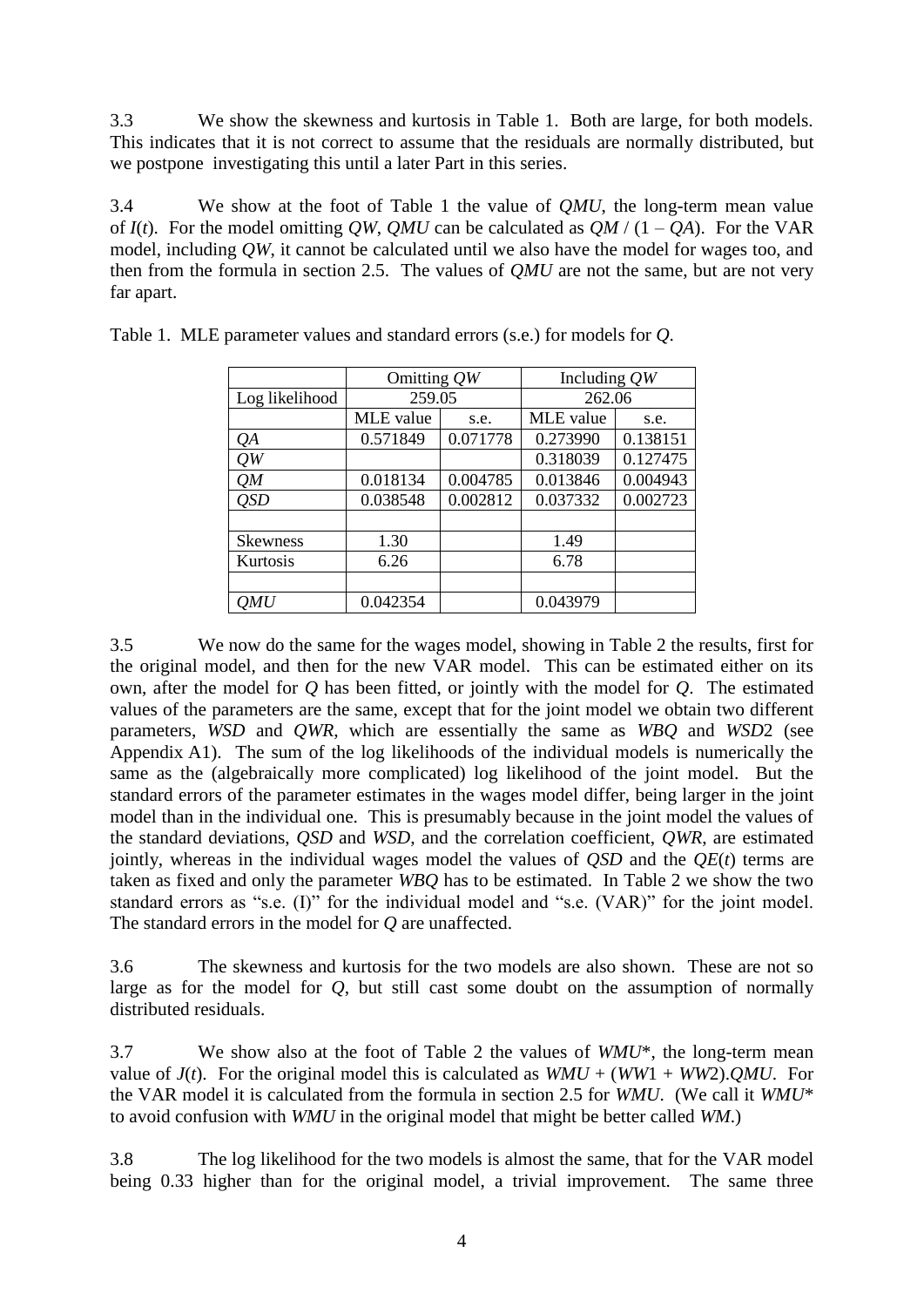connections are included. For the original model *I*(*t*) is included directly; for the VAR model it is connected through the correlation with  $OZ(t)$  or the *WBQ.0E(t)* term.  $I(t-1)$  is included directly in both models, and the estimates of the parameters, *WW*2 and *WQ* have quite similar values.  $J(t-1)$  is included directly in the VAR model, and indirectly through *WA.JN*( $t-1$ ) in the original model. The estimates of the parameters, called *WA* in both models, are rather different.

3.9 In aggregate the only improvement of the VAR model over the present one is in the model for *Q*. This is large enough to make it worth while using this model, at the expense of making the wages model essential, rather than an optional extra, and making the calculation of expected values and variances of future forecasts rather more complicated, as we see in section 4.

|                  | Original model |         | Formula (5) |            |              |  |
|------------------|----------------|---------|-------------|------------|--------------|--|
| Log likelihood   | 312.47         |         | 312.80      |            |              |  |
|                  | MLE value      | s.e.    | MLE value   | s.e. $(I)$ | s.e. $(VAR)$ |  |
| WW1              | 0.567789       | 0.0597  |             |            |              |  |
| WW2              | 0.246563       | 0.0547  |             |            |              |  |
| WA               | 0.212206       | 0.0855  |             |            |              |  |
| <b>WMU</b>       | 0.020789       | 0.00393 |             |            |              |  |
| WSD              | 0.021837       | 0.00159 |             |            |              |  |
| WQ               |                |         | 0.262556    | 0.080519   | 0.111774     |  |
| WA               |                |         | 0.380394    | 0.074298   | 0.103137     |  |
| WM               |                |         | 0.023683    | 0.002880   | 0.003999     |  |
| <b>WBQ</b>       |                |         | 0.561160    | 0.060115   |              |  |
| WSD <sub>2</sub> |                |         | 0.021759    | 0.001587   |              |  |
|                  |                |         |             |            |              |  |
| WSD              |                |         | 0.030204    |            | 0.002203     |  |
| QWR              |                |         | 0.693584    |            | 0.053525     |  |
|                  |                |         |             |            |              |  |
| <b>Skewness</b>  | 0.35           |         | 0.25        |            |              |  |
| Kurtosis         | 3.91           |         | 4.21        |            |              |  |
|                  |                |         |             |            |              |  |
| WMU*, WMU        | 0.055280       |         | 0.056859    |            |              |  |

Table 2. MLE parameter values and standard errors (s.e.) for models for *W*.

# **4. Forecast means and variances**

4.1 For further calculations, for both the original models and the new VAR model, we round the parameter estimates shown in Tables 1 and 2 to four decimal places. We also adjust the values of the means *QMU* and *WMU*. We assume that  $QMU = 0.0250$ , as we did in Part 4 (Wilkie & Şahin, 2018), since that seems a more suitable value in current conditions, than the historic means of 0.0423 and 0.0440. For *WMU* we observe that *WMU* is 0.0130 greater than *QMU* for the new model and 0.0129 greater for the new model, so we choose a mean rate of wages growth of 0.0390 for both models. We put  $WMU = 0.0390$  for the new model, but for the old model, we need an adjustment to give  $WMU = 0.01864$ . For the new model we also, for some purposes, use formula (5) for which we need *WBQ* and *WSD*2 instead of *WSD* and *QWR*, but to get consistent results we calculate values for these from the rounded values and use more decimal places.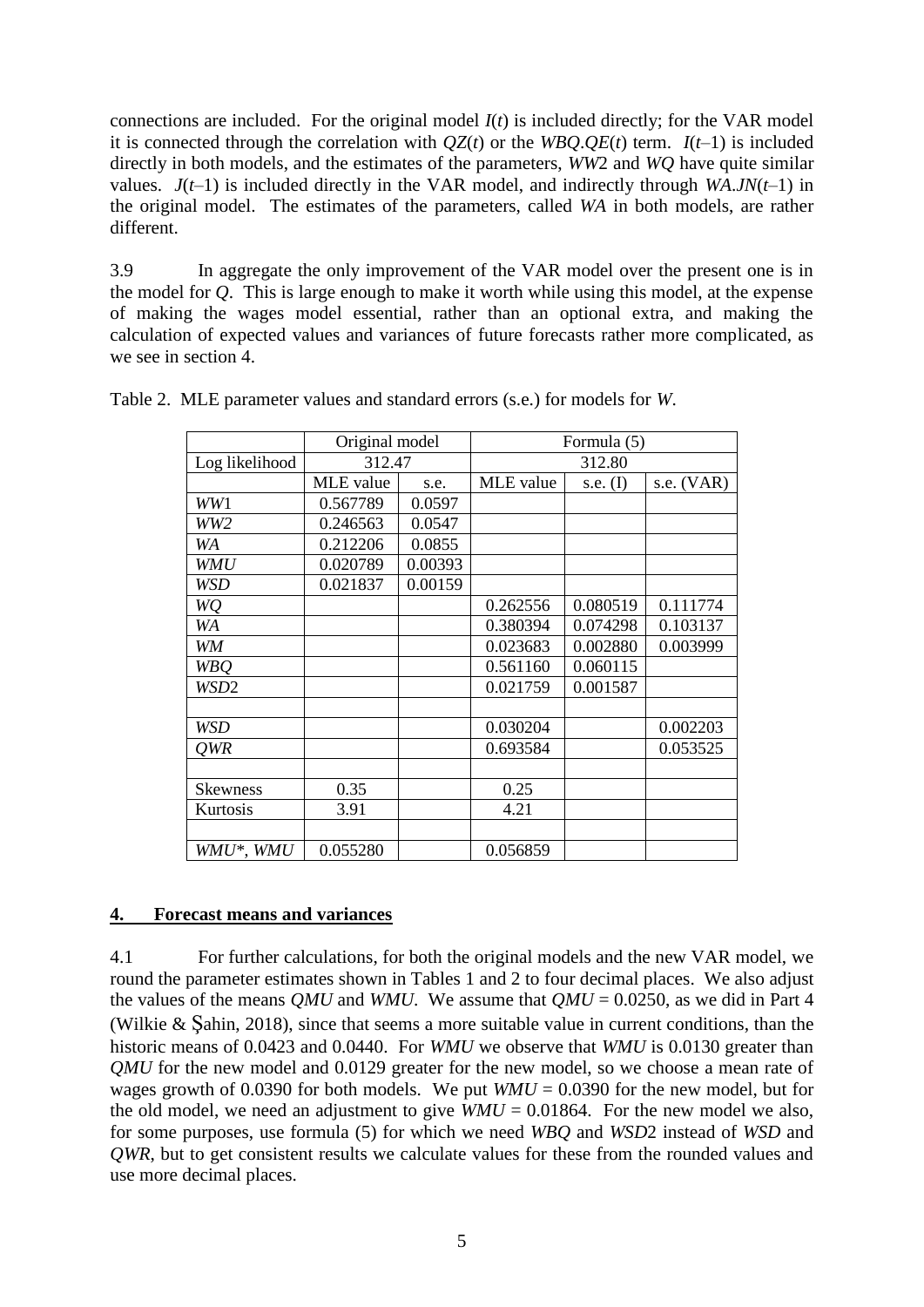4.2 Thus for the new model we use:

 $OA = 0.2740$ ,  $OW = 0.3180$ ,  $WO = 0.2626$ ,  $WA = 0.3804$ , *QSD* = 0.0373, *WSD* = 0.0302, *QWR* = 0.6936  $OMU = 0.0250$ ,  $WMU = 0.0390$ *WBQ* = 0.56157426, *WSD*2 = 0.02175489

For the old models we use:

*QA* = 0.5718, *QMU* = 0.0250, *QSD* = 0.0385  $WW1 = 0.5678$ ,  $WW2 = 0.2466$ ,  $WA = 0.2122$ ,  $WMU = 0.01864$ ,  $WSD = 0.0218$ 

4.3 In Part 2 we discussed the state variables, input and output variables, and initial conditions required for simulation. These remain almost the same, except that in the old model, the value of *I*(–1) was required in order to calculate *JN*(0), and it is no longer required for that purpose. However, it is required for other variables in the total model.

4.4 We wish to calculate the means, variances and covariances of future values of *I*(*t*),  $QL(t)$ ,  $J(t)$  and  $WL(t)$ , conditional on the starting position at some time where we take  $t = 0$ . For numerical examples we use both neutral initial conditions and initial conditions as at June 2016. The initial conditions affect the means, but not the variances and covariances. This is all as shown in Part 2, but the formulae are more complicated for the VAR model. The algebra is discussed in Appendix A3. We also calculate the corresponding values for the present model. We show here only the results.

4.5 Neutral initial conditions for both old and new models are to put  $I(0) = QMU = 0.025$ ,  $W(0) = (or WMU^*) = 0.390$ . The initial conditions as at June 2016 are:

$$
I(0) = 0.0161
$$
,  $I(-1) = 0.0101$ ,  $Q(0) = 263.1$ ,  $J(0) = 0.0216$ ,  $W(0) = 156.7$ .

We need  $I(-1)$  for the old model in order to calculate  $JN(0)$ . For some purposes it is more convenient to use arbitrary values for  $Q(0)$  and  $W(0)$  such as 1.0, since these are multiplicative indices.

4.6 The long-term means and standard deviations of *I*(*t*) and *J*(*t*) are shown in Table 3: The means of each are the same for both models, because we have made them so. The standard deviations of each for the new model are a little lower than for the old, and in both cases the standard deviation for  $J(t)$  is lower than for  $I(t)$ . The long-term correlation coefficient between  $I(t)$  and  $J(t)$  is very slightly lower in the new model. In total there is not very much difference.

Table 3. Long-terms means and standard deviations (SD) of *I*(*t*) and *J*(*t*), and correlation coefficient between  $I(t)$  and  $J(t)$ 

| Old models |        |               | New VAR model |        |        |  |
|------------|--------|---------------|---------------|--------|--------|--|
| Mean       | SD     | <sub>CC</sub> | Mean          | -SD    | CC     |  |
|            |        |               |               |        |        |  |
| 0.0250     | 0.0469 | 0.8081        | 0.0250        | 0.0439 | 0.7902 |  |
| Ი ᲘᲕ9Ი     | 0.0412 |               | Ი ᲘᲕᲔᲘ        | 0.0392 |        |  |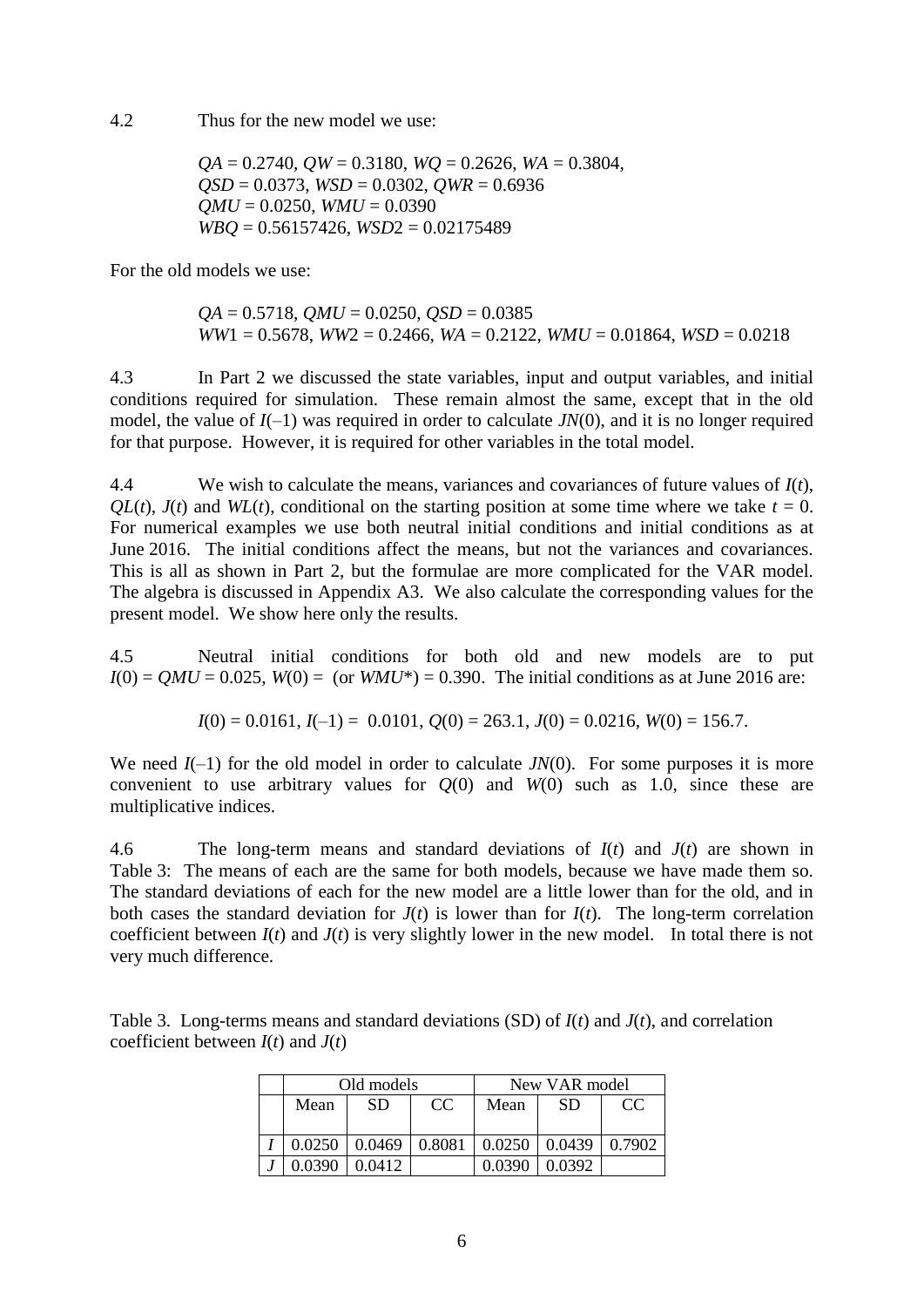#### **5. Forecasting**

5.1 Using the formulae in the Appendix we calculate the means (formulae A1 to A4) and standard deviations (formulae A5 to A8 give the variances) of *I*(*t*), *J*(*t*), *QL*(*t*) and *WL*(*t*), for both the original model and the new VAR model We use the initial conditions as at June 2016. In Figure 1 we show the means and the means plus and minus twice the standard deviations of the forecast values of  $I(t)$  and  $J(t)$ . If we assume normality of the innovations, this spread gives roughly a 95% confidence interval for the forecasts.

5.2 We go ahead only ten years, by which time all the values have converged almost to their long term values. We show the old model with black lines, the new with red, and show the values for  $J(t)$  as solid lines, and for  $I(t)$  as dashed ones. The long-term means for both models are the same, because we made them so; our purpose is to show the spread. Consistent with the numbers in Table 3, the new model shows a slightly narrower spread than the old; more so for  $I(t)$  than  $J(t)$ . Also the spread for  $I(t)$  is greater than that for  $J(t)$ .



Figure 1. Mean and mean  $\pm 2 \times$  standard deviation, for  $I(t)$  and  $J(t)$ for both the old and the new models.

5.3 We do the same for *QL*(*t*) and *WL*(*t*), and then exponentiate to give the equivalent values of  $Q(t)$  and  $W(t)$ . The result strictly does not give the mean values of  $Q(t)$  and  $W(t)$ , because, if we assume normality of the innovations,  $Q(t)$  and  $W(t)$  would be lognormally distributed, and what we call the mean is strictly the median; but the spread is still a 95% one. We show the results in Figure 2, for 50 years ahead. Since this is on a logarithmic vertical scale it shows in effect *QL*(*t*) and *WL*(*t*) on a linear scale. We choose arbitrary starring values for both *Q*(0) and *W*(0) of 1.5, in order to keep the results within two cycles of the scale.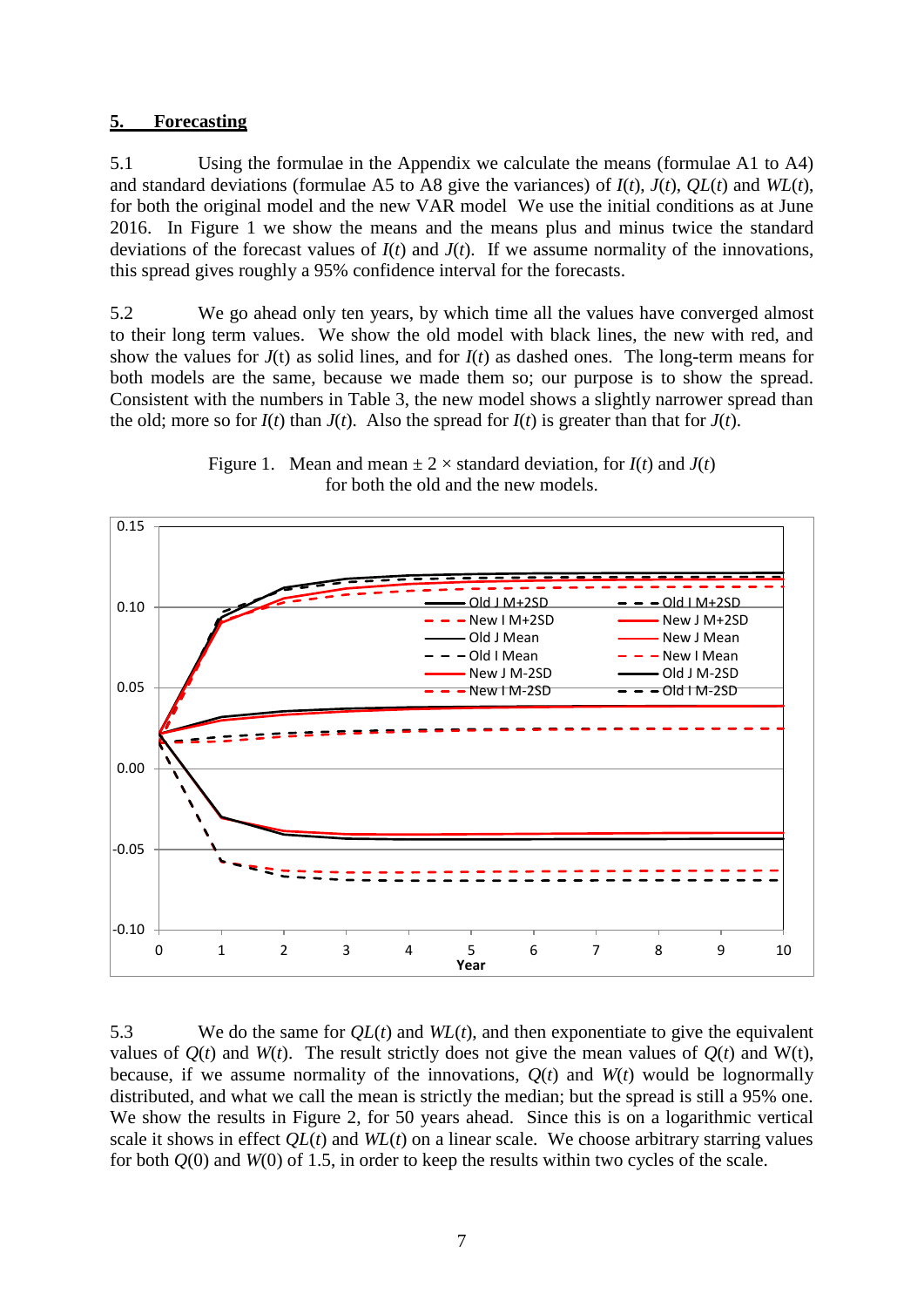5.4 The relative positions of the lines are the same as in Figure1. The new model shows a slightly narrower spread than the old, and the spread for  $I(t)$  is greater than that for *J*(*t*).





#### **6. Stochastic Interpolation**

6.1 In Parts 3A, 3B and 3C we discussed stochastic interpolation, using Brownian bridges to obtain monthly values of *QL*(*t*,*m*) and *WL*(*t*,*m*), the simulated values in month *m* of year *t*. We update our analysis from June 2014 to June 2016, but the extra two years make little difference to the results. However, we observe that, in fitting the annual model, we start with *I*(1923), which is calculated from *QL*(1922) and *QL*(1923), so it is more consistent to use the monthly values starting from June 1922, giving one extra year at the beginning. For wages we explained in Part 3B why we could not start the monthly analysis till June 1934, and we do the same here. Thus we analyse *QL* for the 94 years from 1922 to 2016, and *WL* for the 82 years from 1934 to 2016.

6.2 For *QL* the monthly standard deviation for year *t* varies with the change in *QL*(*t*) over the year,  $QLD(t)$ , which equals  $I(t+1)$ , and the best formula is the same as before:

 $\sigma_m(t) = \text{OSM}(t) = \text{OSA} + \text{OSB} \times \text{Abs}(\text{OLD}(t) - \text{OSC})$ 

but with slightly altered parameters  $OSA = 0.004177$ ,  $OSB = 0.055982$  and  $OSC = 0.03933$ . The correlation coefficient is 0.5963, not very different from the previous 0.5865. The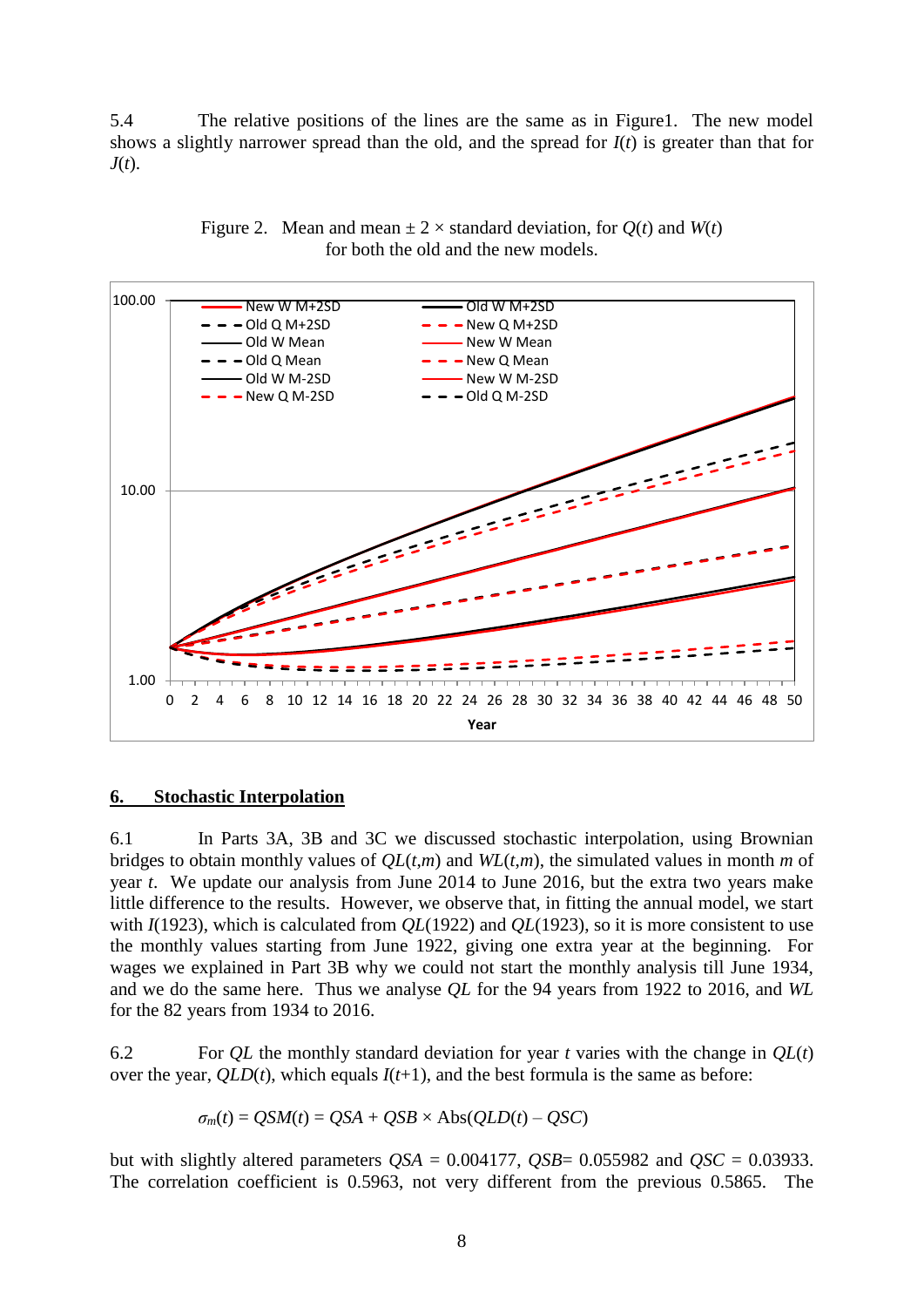correlation coefficient between the standardised forward deviations for corresponding months in successive years is 0.5491, a small change from 0.5469 previously,

6.3 For *WL* we get a similar result, with rather little change from previously. The most suitable formula is still:

$$
\sigma_m(t) = WSM(t) = WSA + WSB \times Abs(WLD(t))
$$

with  $WSA = 0.002513$  and  $WSB = 0.011482$ . The correlation coefficient is 0.3188, a small increase on the previous 0.2826. The correlation coefficient between the standardised forward deviations for corresponding months in successive years is 0.01933, a small change downwards from 0.2047 previously.

# **7. Simulations**

7.1 We are now in apposition to simulate these variables for a chosen period ahead. In Figure 3 we show. First the actual values of *I*(*t*) and *J*(*t*), monthly, from January 1996 to June 2016. Note that  $I(t)$  and  $J(t)$  are the values of the changes in  $QL(t)$  and  $WL(t)$  over the preceding year, not over one month. Then we have done simulation of *I*(*t*) and *J*(*t*) on two bases, the old and the new, from which we calculate simulated values of *QL*(*t*) and *WL*(*t* ). We than apply stochastic interpolation over *QL*(*t*) and *WL*(*t*), using Brownian bridges as described in section 6; and from these we calculate values for  $I(t)$  and  $J(t)$  for intermediate months. We use the same random unit normal innovations for both the old and the new model.

7.2 We show the past actual data in black and red lines, and the simulated futures in other colours. We can see that the two models give quite similar future values. This is only one pair of simulations, and they may not be "typical" (if any single simulation can be thought to be typical). They show larger deviations of both variables, both upwards and downwards than the recent past data, but the upwards range is much less than that of the further back past, of the 1980s or the 1920s.

# **8. Conclusions**

8.1 There are advantages and disadvantages of the new VAR model as compared with the old. The log likelihood for  $I(t)$  in the VAR model is rather higher, and the resulting standard deviation, *QSD,* rather smaller than for the old model, so it can be said to describe the data better. However, the change for *W*(*t*) is small. The VAR model is symmetrical, and is a standard time series model; but the old model is a normal transfer function model. Either model is straightforward to simulate, but one must note that the old "cascade-style" model can be simulated either variable by variable for a given number of years, or year by year for all variables. The VAR model requires one to proceed year by year.

8.2 With the VAR model, the formulae for forecast means and variances are more complicated than for the original model. We have not shown the formulae for all the other variables which depend on *I*(*t*), as we did in Part 2, but the complications spread everywhere.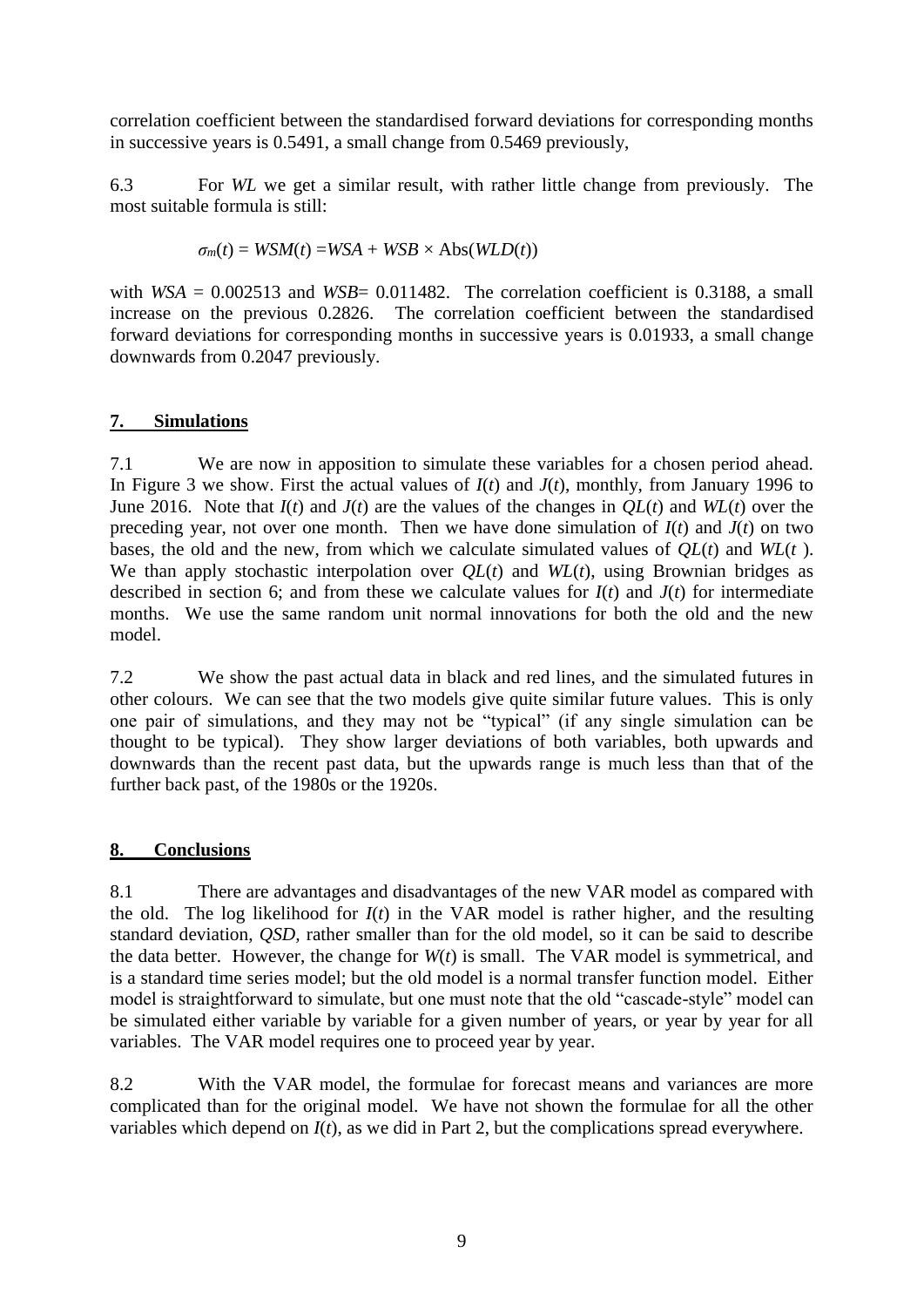8.3 The results for the new model are not very different from those using the old one, and one may well feel that a change in any existing system is not worth the trouble. But for someone starting a new development we would, on balance recommend the VAR one.



Figure 3. One pair of simulations, on both the old model and the new model, for *I*(*t*) and J(t) showing 20 years of past data and 30 years of simulated future values.

#### **References**

- Wilkie, A. D. (1986). A stochastic investment model for actuarial use. *T.F.A.*, **39**, 341-381.
- Wilkie, A. D. (1995). More on a stochastic asset model for actuarial use. *B.A.J.*, **1**, 777-964.
- Wilkie, A.D. Şahin Ş., Cairns, A.J.G. & Kleinow T. (2011). Yet more on a stochastic economic model: Part 1: Updating and Refitting, 1995 to 2009. *A.A.S.*, **5**, 53-99.
- Wilkie, A.D. & Şahin Ş. (2016). Yet more on a stochastic economic model: Part 2: Initial Conditions, Select Periods and Neutralising Parameters. *A.A.S.*, 10, 1-51.
- Wilkie, A.D. & Şahin Ş. (2017a). Yet more on a stochastic economic model: Part 3A Stochastic interpolation: Brownian and Ornstein-Uhlenbeck bridges. *A.A.S.*, **11, 74-99**.
- Wilkie, A.D. & Şahin Ş. (2017b). Yet more on a stochastic economic model: Part 3B Stochastic bridging for retail prices and wages. *A.A.S.*, **11, 100-127**.
- Wilkie, A.D. & Şahin Ş. (2017c). Yet more on a stochastic economic model: Part 3C Stochastic bridging for share yields and dividends and interest rates. *A.A.S.*, **11, 128- 163**.
- Wilkie, A.D. & Şahin Ş. (2018). Yet more on a stochastic economic model: Part 4 A model for share earnings, dividends and prices. *A.A.S.*, **12**, xx-xx.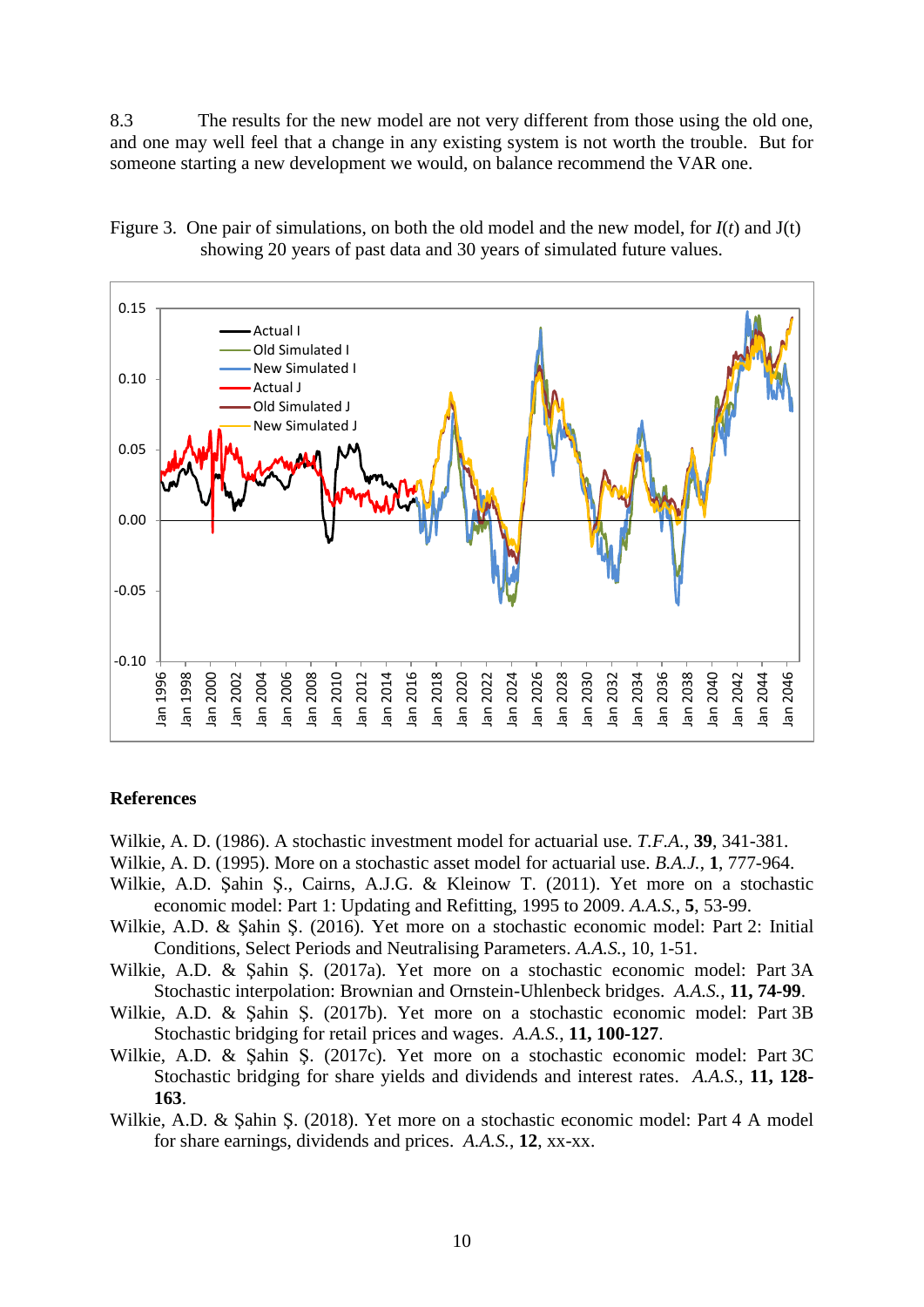#### **Appendix**

A1 *Equivalence of formulae* 
$$
(4)
$$
 *and*  $(5)$ 

A1.1 In section 2.4 we state that formula (5) for  $J(t)$  is equivalent to formula (4). The formulae are the same except for the ending terms. Formula (4) ends with *WE*(*t*), which equals *WSD*.*WZ*(*t*), and there is correlation of *QWR* between *WZ*(*t*) and *QZ*(*t*). Formula (5) ends with *WBO*, $OE(t)$  + *WSD2*.*WZ2(t)*, and *WZ2(t)* is assumed to be independent of  $OZ(t)$ . The equivalence is easily shown if we consider the Choleski decomposition of the correlation matrix:

$$
M = \begin{bmatrix} 1 & CQW \\ CQW & 1 \end{bmatrix}
$$

which is

$$
C = \begin{bmatrix} 1 & 0 \\ CQW & \sqrt{1 - CQW^2} \end{bmatrix}
$$

and  $C \cdot C^T = M$ , so that *C* is, in a sense, the square root of *M*.

We now put  $WBO = QWR$ .*WSD* / *QSD* and  $WSD2 = WSD \sqrt{1 - CQW^2}$ .

A 1.2 For both formulae the terms we are considering are the only stochastic ones, and in both cases the expected value is zero. The formula (4) term is *WSD*.*WZ*(*t*) and the variance of this is  $WSD^2$ . The corresponding stochastic part of  $I(t)$ , in formula (3) is  $QSD.QZ(t)$ . The covariance of  $I(t)$  and  $J(t)$  is therefore *QSD*.*WSD*.Cov[ $OZ(t)$ .*WZ*( $t$ )] = *QSD*.*WSD.QWR*.

A1.3 We expand formula (5) to give:

$$
WBQ.QSD.QZ(t) + WSD2.WZ2(t) = QWR.WSD.QZ(t) + WSD.\sqrt{1 - CQW^2.WZ2(t)}
$$

The variance of this is:

$$
(WBQ.QSD)^{2} + WSD2^{2} = (QWR.WSD)^{2} + WSD^{2}.(1 - QWR^{2})
$$
  
= WSD<sup>2</sup>. (QWR<sup>2</sup> + 1 - QWR<sup>2</sup>)  
= WSD<sup>2</sup>

which is the same as the variance in formula (4). The covariance between  $J(t)$  with formula (5) and *I*(*t*) is *QWR*.*WSD*.*QSD*, which is also the same as in formula (4).

A1.4 In our estimation for the period 1923 to 2016 with the VAR model we get  $OSD = 0.037322$ ,  $WSD = 0.030204$  and  $QWR = 0.693584$  (see Tables 1 and 2). We can calculate from the formulae above that  $WBO = QWR$ .*WSD* /  $QSD = 0.561160$  and also that  $WSD2 = WSD.\sqrt{1 - CQW^2} = 0.021759$ , which agree exactly with those parameters estimated with the individual model. Using our rounded values for the parameters we get *WBQ* = 0.056157426, and *WSD*2 = 0.02175489.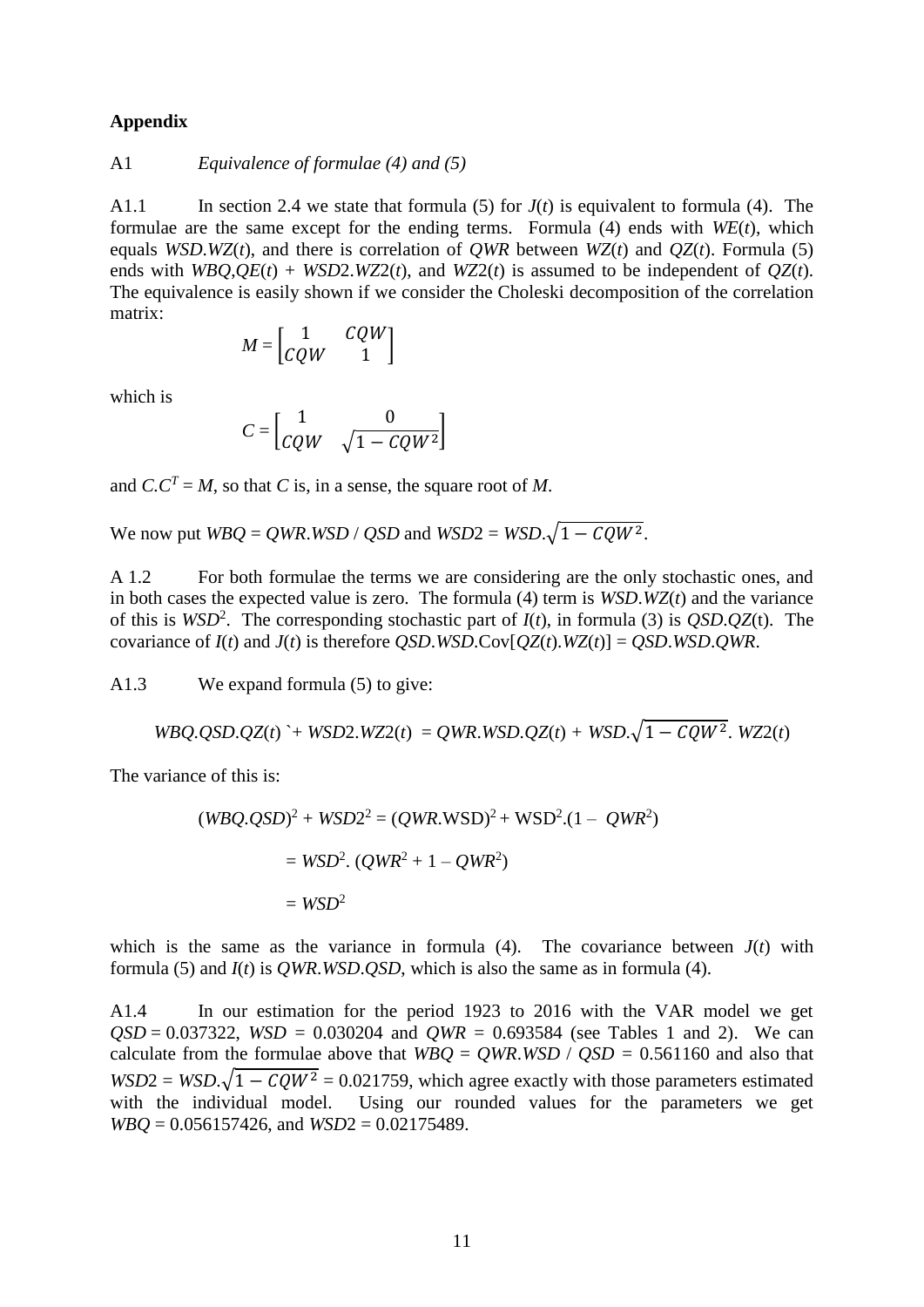#### A2 *Calculation of* QMU *and* WMU

A2.1 In section 2.5 we state that formula (3) and (5) can be transformed to formulae (6) and (7). The formulae are:

(3) 
$$
I(t) = QA.I(t-1) + QW.J(t-1) + QM + QE(t)
$$

(5) 
$$
J(t) = WQ.I(t-1) + WA.J(t-1) + WM + WBQ.QE(t) + WSD2.WZ(t)
$$

(6) 
$$
I(t) = QA.IN(t-1) + QW.JN(t-1) + QMU + QE(t)
$$

(7) 
$$
J(t) = WQ. IN(t-1) + WA. JN(t-1) + WMU + WBQ. QE(t) + WSD2. WZ2(t)
$$

with  $IN(t) = I(t) - OMU$  and  $JN(t) = J(t) - WMU$ .

A2.2 Equating corresponding formulae we see that:

$$
QM = -QA.QMU - QW.WMU + QMU = (1 - QA).QMU - QW.WMU
$$

$$
WM = -WQ.QMU - WA.WMU + WMU = -WQ.QMU + (1 - WA).WMU
$$

From these simultaneous equations we get:

$$
QMU = \{(1 - WA).QM + QW.WM\} / \{(1 - WA). (1 - QA) - QW.WQ\}
$$
  
WMU = \{WQ.QM + (1 - QA).WM\} / \{(1 - WA). (1 - QA) - QW.WQ\}

A2.3 For our data we have *QA* = 0.273990, *QW* = 0.318039, *WQ* =0.262556, *WA* = 0.380294, *QM* = 0.013846 and *WM* = 0.023683, so we get *QMU* = 0.043979 and  $WMU = 0.056859$ .

#### A3 *Means of forecasts*

A3.1 Our methods here are similar to the well-known method of solving for a univariate recurrence relation like:

$$
X_t = a.X_{t-1} + b.X_{t-2}
$$

where we find the roots,  $x_1$  and  $x_2$ , of the characteristic equation:

$$
x^2 = a \cdot x + b
$$

We then put  $X_t = c_1.x_1^t + c_2.x_2^t$ 

And find  $c_1$  and  $c_2$  from any two given values of  $X_t$ .

A3.2 If we ignore the stochastic parts of the equations for  $I(t)$  and  $J(t)$  and omit the mean terms we have a bivariate recurrence relation for future expected values;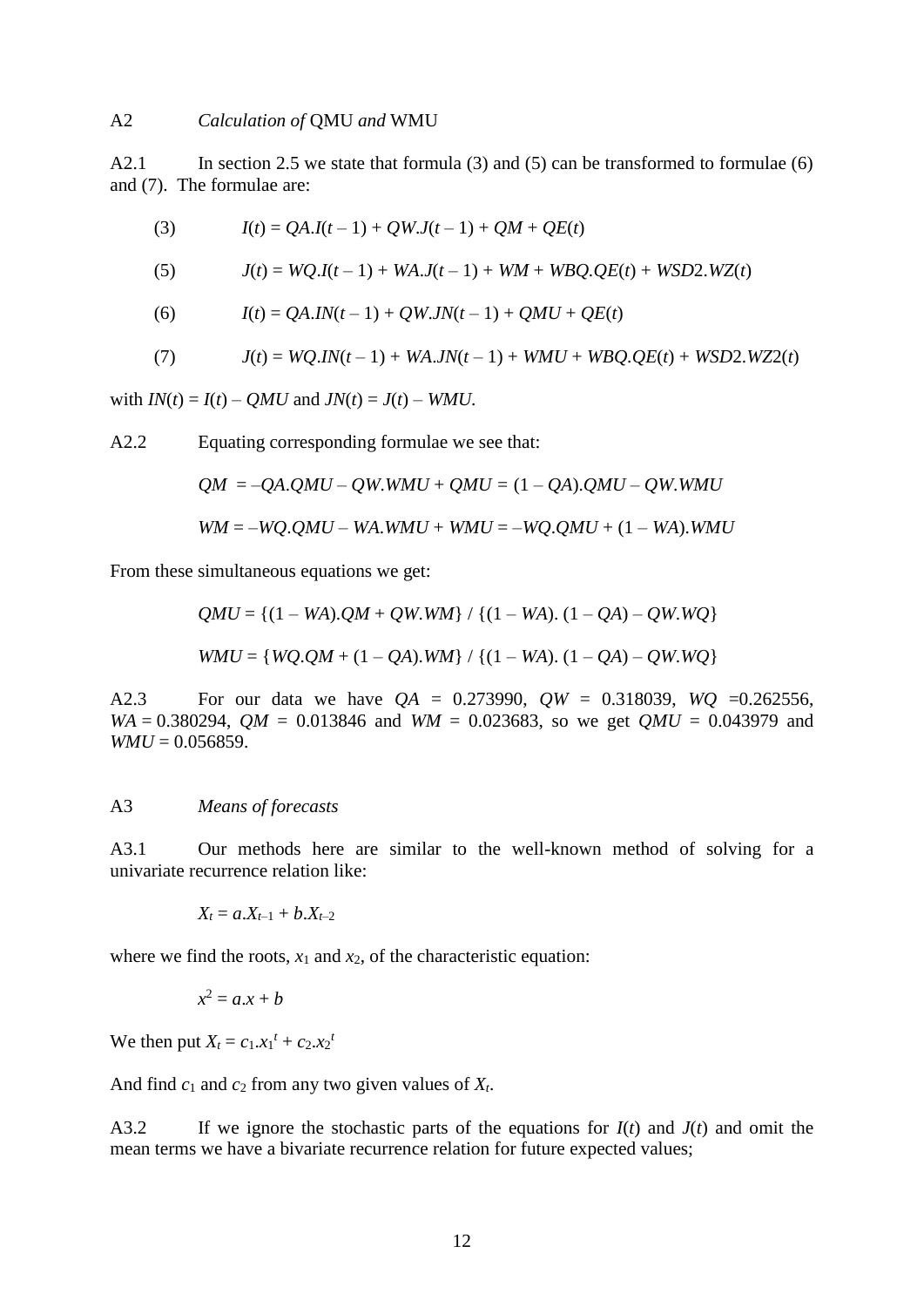$$
IN(t) = QA.IN(t-1) + QW.JN(t-1)
$$
  

$$
JN(t) = WQ.IN(t-1) + WA.JN(t-1)
$$

We can write this in matrix form as:

$$
xN(t) = T.xN(t-1)
$$

where  $xN(t) = [IN(t), JN(t)]^T$ 

$$
T = \begin{bmatrix} QA & QW \\ WQ & WA \end{bmatrix}
$$

A3.3 The equivalent of the roots,  $x_1$  and  $x_2$  are the eigenvalues,  $\lambda_1$  and  $\lambda_2$ , of this matrix, obtained from  $|\mathbf{T} - \lambda \mathbf{I}| = 0$ 

$$
\begin{vmatrix} QA - \lambda & QW \\ WQ & WA - \lambda \end{vmatrix} = 0
$$
  
(QA - \lambda).(WA - \lambda) - QW.WQ = 0  

$$
\lambda_1, \lambda_2 = \{ (QA + WA) \pm \sqrt{((QA - WA)^2 + 4.QW.WQ)} \} / 2
$$

A3.4 For our data we get  $\lambda_1$ ,  $\lambda_2 = 0.327192 \pm 0.0293854$  so  $\lambda_1 = 0.654383$  and  $\lambda_2$  = 0.033366, these are both positive and real, which is convenient. But these are not the only possibilities, as we discuss further in A3.8

A3.4 We assume that we start at time  $t = 0$  with initial conditions  $I(0)$  and  $J(0)$  known. We can then calculate  $IN(0) = I(0) - QMU$  and  $JN(0) = J(0) - WMU$ . Using formulae (6) and (7) we can calculate  $E[IN(1)] = OA$ .*IN*(0) + *OW.JN*(0) and  $E[ JN(1)] = WO$ .*IN*(0) + *WA.JN*(0) and recursively  $E[IN(t+1)] = OA.N(t) + OW.JN(t)$  and  $E[ JN(t+1)] = WO.IN(t) + WA.JN(t)$ . At this stage we omit all stochastic terms. We have a simple bivariate recurrence relation for  $E[*IN*(*t*)]$  and  $E[*IN*(*t*)]$ 

A3.5 We now postulate that  $E[IN(t)] = A1 \lambda_1^t + A2 \lambda_2$  and  $E[JN(t)] = B1 \lambda_1^t + B2 \lambda_2^t$ . We know  $E[*IN*(0)] = *IN*(0)$  and we calculate  $E[*IN*(1)]$  as above. We can then put:

$$
E[IN(0)] = A1 + A2
$$

and

$$
E[IN(1)] = QA.IN(0) + QW.JN(0) = A1.\lambda_1 + A2.\lambda_2
$$

From these we readily get:

$$
A1 = \{ (QA - \lambda_2).IN0 + QW.JN(0) \} / (\lambda_1 - \lambda_2)
$$
  

$$
A2 = IN(0) - A1 = \{ (QA - \lambda_1).IN0 + QW.JN(0) \} / (\lambda_2 - \lambda_1)
$$

Then similarly we get: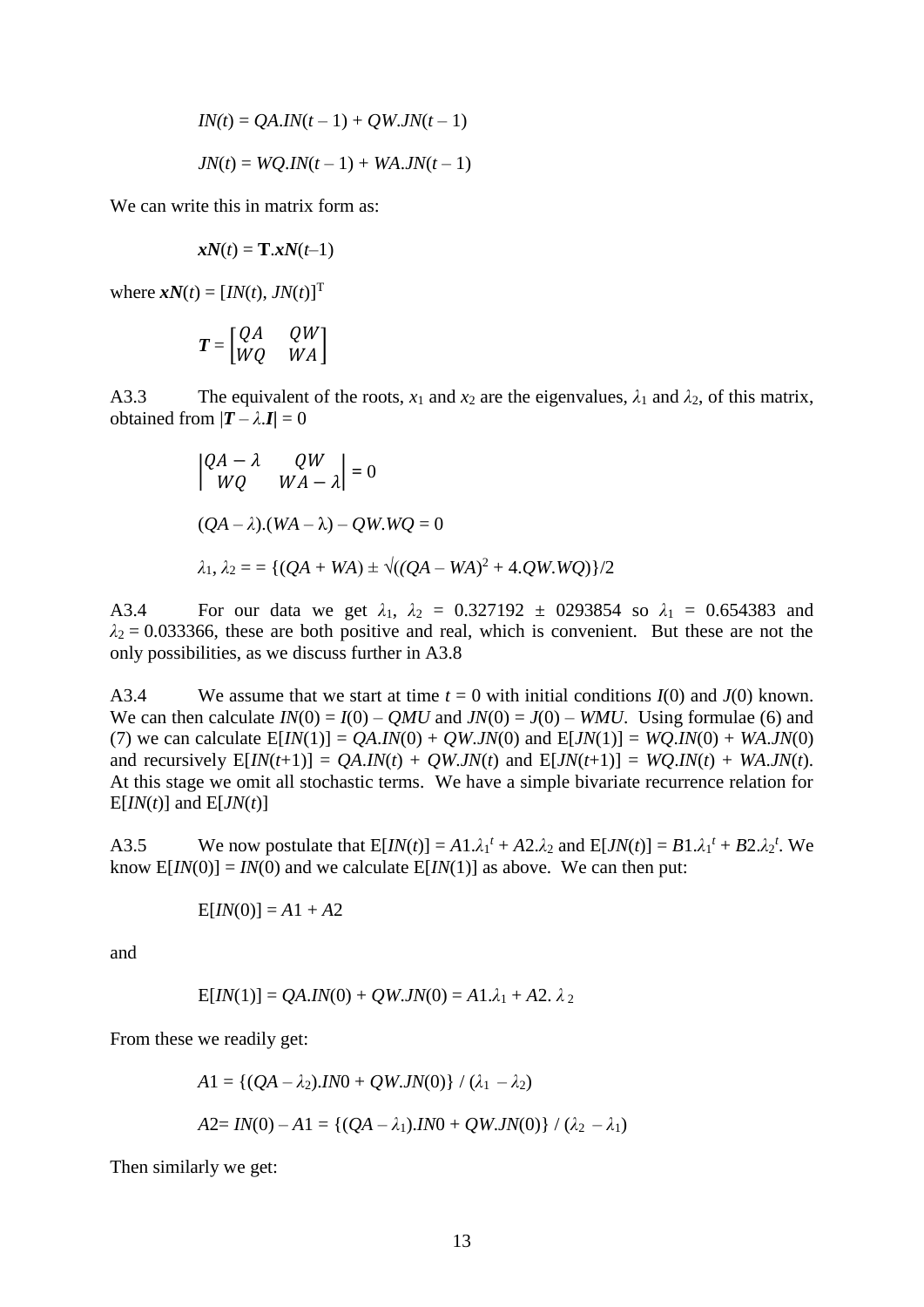$$
B1 = \{(WA - \lambda_2).JN0 + WQ.IN(0)\} / (\lambda_1 - \lambda_2)
$$
  

$$
B2 = JN(0) - B1 = \{(WA - \lambda_1).JN0 + WQ.IN(0)\} / (\lambda_2 - \lambda_1)
$$

A3.6 The proof by induction that, if  $E[IN(t)] = A1 \lambda_1^t + A2 \lambda_2^t$  then  $E[N(t+1)] = A1 \lambda_1^{t+1} + A2 \lambda_2^{t+1}$  is tedious, and relies on the fact that  $\lambda_1$  and  $\lambda_2$  are the roots of the quadratic in  $\lambda$ , so that  $\lambda_1 + \lambda_2 = QA + WA$  and  $\lambda_1 \lambda_2 = QA$ .*WA* – *QW.WQ*. There is a similar formula for E[*JN*(*t*)].

A3.7 We can now, given the relevant values of *IN*(0) and *JN*(0), readily calculate  $E[*IN*(*t*)]$  and  $E[*IN*(*t*)]$  for any *t*, and hence also  $E[I(t)]$  and  $E[J(t)]$ , which are:

$$
E[I(t)] = A1.\lambda_1^t + A2.\lambda_2^t + QMU \tag{A1}
$$

$$
E[J(t)] = B1.\lambda_1^t + B2.\lambda_2^t + WMU \tag{A2}
$$

We see also that as  $t \to \infty$ , E[*IN*(*t*)] and E[*JN*(*t*)]  $\to 0$ , hence E[*I*(*t*)]  $\to QMU$  and E[*J*(*t*)]  $\to$ *WMU*. These results depend on  $|\lambda_1| < 1$  and  $|\lambda_2| < 1$ , which is true in our case.

A3.8 In A3.4 we noted that  $\lambda_1$  and  $\lambda_2$  were both are positive and real, but that there were other possibilities with different data. Since, with different data, we would expect to have different parameter estimates, then we might have one of the roots greater than unity, so the system would be divergent rather than mean-reverting. If the square root part were a little larger, we might get  $\lambda_2$  negative, which is not much trouble, since the formulae are the same, except that the effect of  $\lambda_2^t$  alternates between positive and negative. But if  $\lambda_2$  remains small, then the terms in  $\lambda_2^t$  reduce very rapidly, and the dominant effect is that of  $\lambda_1$ . If  $\lambda_2$  were exactly 0, then the transition matrix would be singular, and there would be a problem in identifying the parameters uniquely. Another possibility is that the term inside the square root is negative so the roots are a complex conjugate pair. We have not explored this fully, but the algebra would be the same, with complex numbers throughout, and the effect would probably be that the forecast values would lie on a damped sine wave.

A3.9 The forecast means for *I*(*t*) and *J*(*t*) have formulae analogous to those for *I*(*t*) in the original model, as shown in Part 2, except that we have terms with powers of  $\lambda_1$  and  $\lambda_2$ instead of terms in *QA* In Appendix A2.2 of that paper we had:

 $E[OL(t)] = OL(0) + t \cdot OMU + OA \cdot SumGS(OA,t) \cdot IN(0)$ 

where  $\text{SumGS}(x, t) = 1 + x + x^2 + \dots + x^{t-1} = (1 - x^t) / (1 - x)$ 

We can then put, in our case:

$$
E[QL(t)] = QL(0) + t.QMU + A1.\lambda_1.SumGS(\lambda_1,t) + A2.\lambda_2.SumGS(\lambda_2,t)
$$
\n(A3)

$$
E[WL(t)] = WL(0) + t. WMU + B1.\lambda_1.SumGS(\lambda_1,t) + B2.\lambda_2.SumGS(\lambda_2,t)
$$
\n(A4)

As  $t \to \infty$ ,  $E[QL(t)] \to \infty$  unless  $QMU = 0$  and  $E[WL(t)] \to \infty$  unless  $WMU = 0$ .

If  $OMU = 0$  then: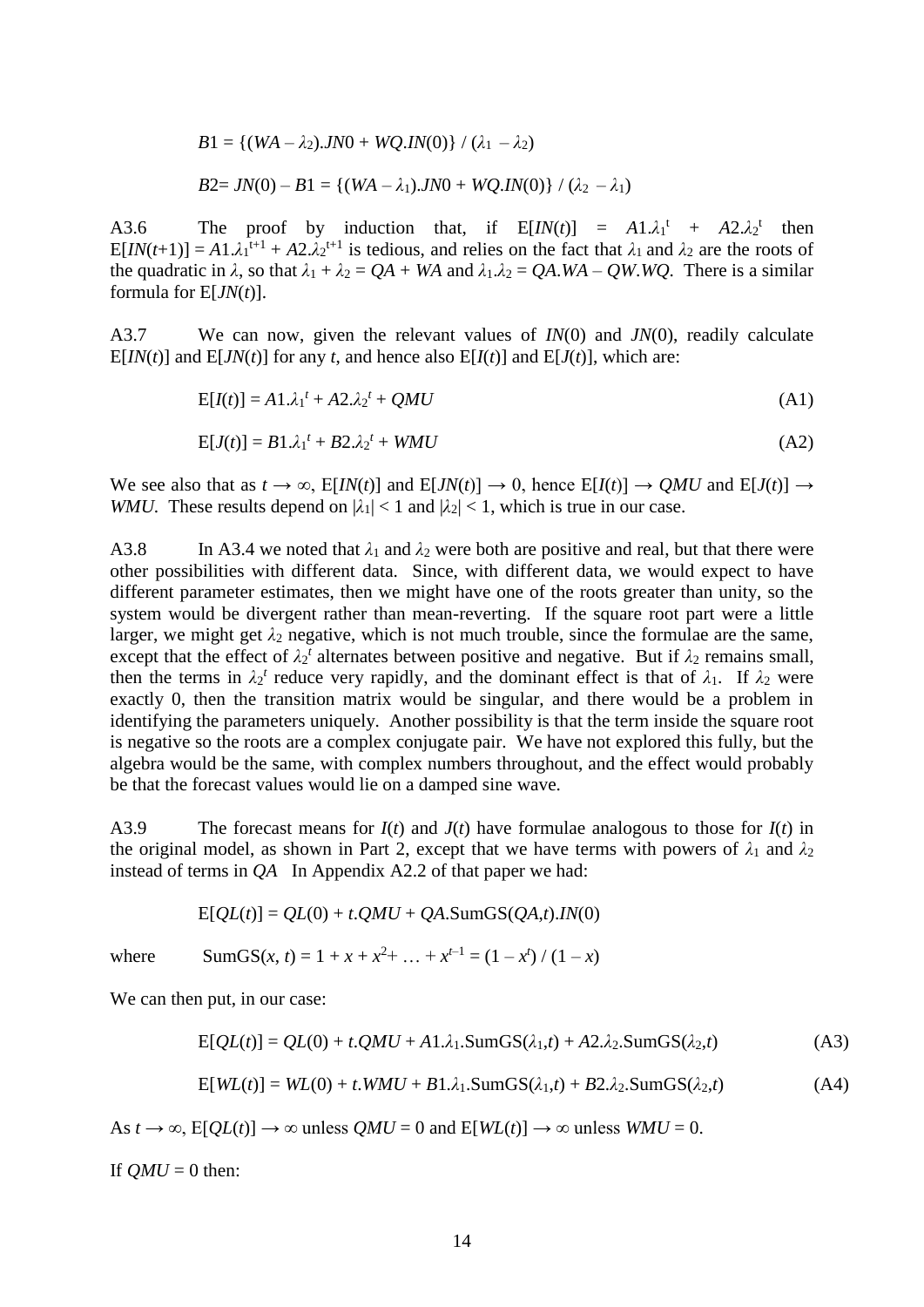$$
E[QL(t)] \to QL(0) + A1.\lambda_1 / (1 - \lambda_1) + A2.\lambda_2 / (1 - \lambda_2)
$$

If  $WMI = 0$  then:

$$
E[WL(t)] \rightarrow WL(0) + B1.\lambda_1 / (1 - \lambda_1) + B2.\lambda_2 / (1 - \lambda_2)
$$

#### A4 *Psi-weights and variances of forecasts*

A4.1 We now wish to calculate the variances, and later the covariances, of the forecast variables. For this we can generally ignore the deterministic parts that we have used in the forecast means. As we stated in part 2, we can put:

$$
I(t) = E[I(t)] + \left\{ \sum_{i=1,t} \Psi_{IQ}(i).QSD.QZ(t+1-i) \right\} + \left\{ \sum_{i=1,t} \Psi_{IW}(i).WSD.WZ(t+1-i) \right\}
$$

whence we derive:

$$
Var[I(t)] = Var[IN(t)] = \{ \sum_{i=1,t} \Psi_{IQ}(i)^2 \} QSD^2 + \{ \sum_{i=1,t} \Psi_{IW}(i)^2 \} WSD^2 + \{ \sum_{i=1,t} \Psi_{IQ}(i) \Psi_{IW}(i) \} QWRQSDWSD
$$

where the last term recognises the correlation of *QWR* between  $QE(t)$  and *WE*(*t*), with a covariance of *QWR*.*QSD.WSD.*

We have similar formulae for  $J(t)$  and for  $Var[J(t)]$ .

A4.2 We use the formulae:

$$
I(t) = QA.IN(t-1) + QW.JN(t-1) + QMU + QSD.QZ(t)
$$

$$
J(t) = WQ.IN(t-1) + WA.JN(t-1) + WMU + WSD.WZ(t)
$$

with the covariance  $E[QZ(t), WZ(t)] = QWR$ .

A 4.3 We see immediately that, for  $t = 1$ :

$$
\Psi_{IQ}(1) = 1 \n\Psi_{IW}(1) = 0 \n\Psi_{IQ}(1) = 0 \n\Psi_{JW}(1) = 1
$$

and then for  $t = 2$  that:

$$
\Psi_{IQ}(2) = QA
$$
  
\n
$$
\Psi_{IW}(2) = QW
$$
  
\n
$$
\Psi_{IQ}(2) = WQ
$$
  
\n
$$
\Psi_{JW}(2) = WA
$$

but we find that these formulae very quickly get complicated.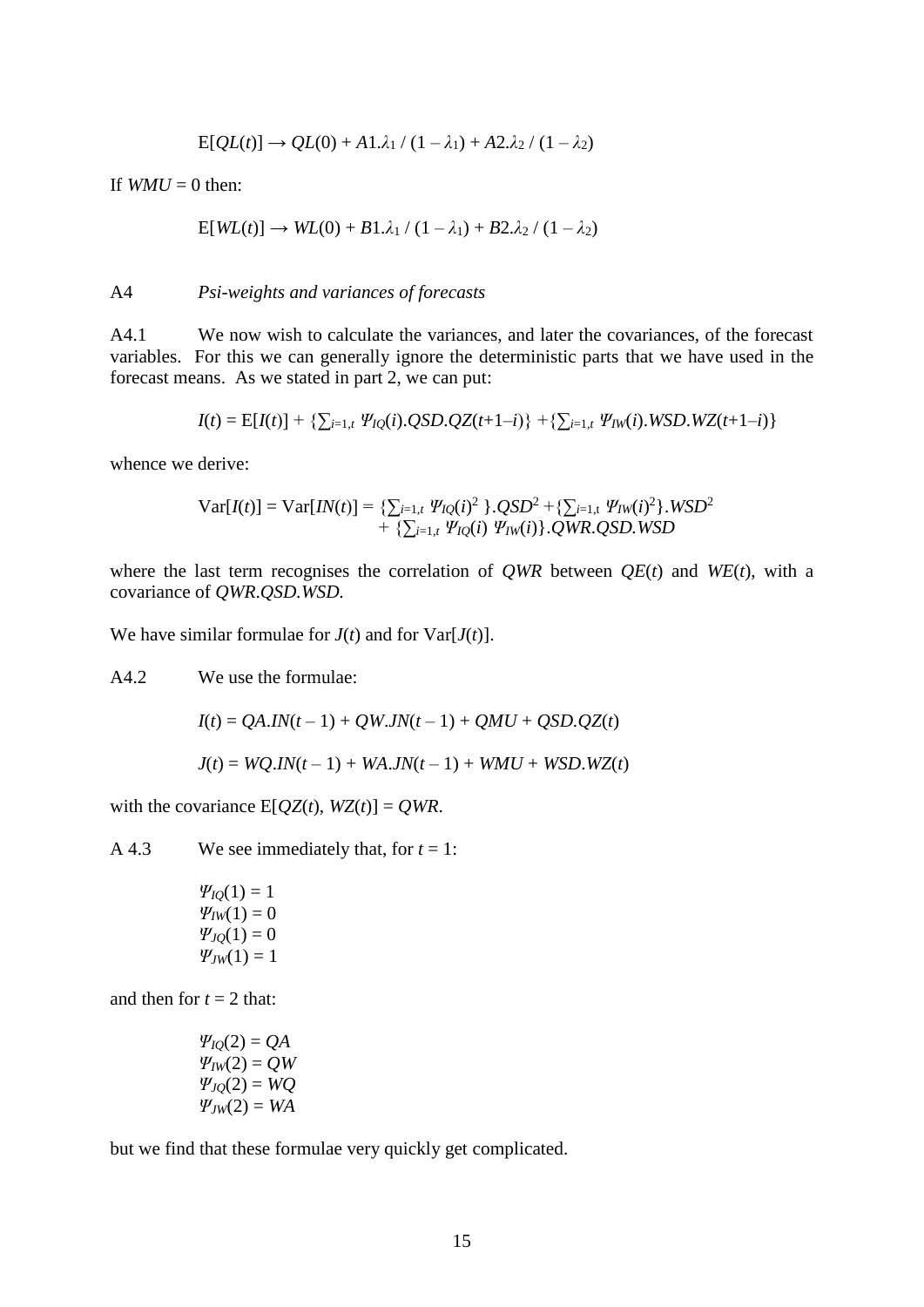A4.4 We now postulate that:

$$
\Psi_{IQ}(t) = C1.\lambda_1^{t-1} + C2.\lambda_2^{t-1}
$$
  
\n
$$
\Psi_{IW}(t) = D1.\lambda_1^{t-1} + D2.\lambda_2^{t-1}
$$
  
\n
$$
\Psi_{IQ}(t) = E1.\lambda_1^{t-1} + E2.\lambda_2^{t-1}
$$
  
\n
$$
\Psi_{JW}(t) = F1.\lambda_1^{t-1} + F2.\lambda_2^{t-1}
$$

Note that the power applied to of  $\lambda_1$  and  $\lambda_2$  is one less than for  $E[N(t)]$  and  $E[JN(t)]$ 

Using the  $\Psi$  values for  $t = 1$  and  $t = 2$  we get:

*C*1 = (*QA*–  $\lambda_2$ / ( $\lambda_1$  –  $\lambda_2$ )  $C2 = 1 - C1 = 1 - (QA - \lambda_2) / (\lambda_1 - \lambda_2) = (\lambda_1 - QA) / (\lambda_1 - \lambda_2)$  $D1 = QW/(\lambda_1 - \lambda_2)$  $D2 = -D1 = -QW/(\lambda_1 - \lambda_2)$  $E1 = WQ / (\lambda_1 - \lambda_2)$  $E2 = -E1 = -WQ / (\lambda_1 - \lambda_2)$  $F1 = (WA - \lambda_1) / (\lambda_1 - \lambda_2)$  $F2 = 1 - F1 = 1 - (WA - \lambda_2)$ 

We can prove the formulae for general *t* by induction, rather laboriously.

A4.5 To get the *Ψ* weights for *QL* and *WL* we use the same methods as in Part 2 for *QL*, getting:

> $\Psi_{OLO}(t) = C1$ .SumGS( $\lambda_1$ *,t*) + *C*2. SumGS( $\lambda_2$ *,t*)  $\Psi_{OLW}(t) = D1$ .SumGS( $\lambda_1$ *,t*) + *D*2. SumGS( $\lambda_2$ ,*t*)  $\Psi_{WLO}(t) = E1$ .SumGS( $\lambda_1$ ,*t*) + *E*2. SumGS( $\lambda_2$ ,*t*)  $\Psi_{JWLW}(t) = F1$ .SumGS( $\lambda_1$ *,t*) +  $F2$ .SumGS( $\lambda_2$ *t*)

A4.6 We can now calculate the variances, again following the methods for these in Part 2, noting that, instead of terms with powers only of  $QA^2$  multiplying  $QSD^2$ , we have powers of  $\lambda_1^2$ ,  $\lambda_2^2$  and  $\lambda_1 \lambda_2$ , multiplying terms in *QSD*<sup>2</sup>, *WSD*<sup>2</sup>, and the covariance  $QWR$ *.* $OSD$ *.* $WSD = CV$ 

$$
Var[I(t)] = \{ \sum_{i=1,t} \Psi_{IQ}(i)^2 \} QSD^2 + \{ \sum_{i=1,t} \Psi_{IW}(i)^2 \} WSD^2 + 2 \{ \sum_{i=1,t} \Psi_{IQ}(i) \} W_{IW}(i)^2 \} CV \tag{A5}
$$

 $= \{C1^2$ .SumGS( $\lambda_1^2$ ,*t*) +  $C2^2$ .SumGS( $\lambda_2^2$ ,*t*)+ 2*C*1.*C*2.SumGS( $\lambda_1$ , $\lambda_2$ ,*t*) $\}$ .*QSD*<sup>2</sup> + {*D*1 2 .SumGS(*λ*<sup>1</sup> 2 ,*t*) + *D*2 2 .SumGS(*λ*<sup>2</sup> 2 ,*t*) + 2*D*1.*D*2.SumGS(*λ*1*.λ*2,*t*)}.*WSD*<sup>2</sup> + 2{*C*1*.D*1.SumGS( $\lambda_1^2$ ,*t*) + *C*2*.D*2.SumGS( $\lambda_2^2$ ,*t*)  $+$  (*C*1*.D*2 + *C*2*.D*1).SumGS( $\lambda_1$ , $\lambda_2$ ,*t*)}.*CV* 

$$
= \{C1^2.QSD^2 + D1^2.WSD^2 + 2C1.D1.CV\}.\text{SumGS}(\lambda_1^2,t) \\ + \{C2^2.QSD^2 + D2^2.WSD^2 + 2C2.D2.CV\}.\text{SumGS}(\lambda_2^2,t) \\ + 2\{C1.C2.QSD^2 + D1.D2.WSD^2 + (C1.D2 + C2.D1).CV\}.\text{SumGS}(\lambda_1.\lambda_2,t)
$$

 $= IVA$ .SumGS( $\lambda_1^2$ ,*t*) + *IVB*.SumGS( $\lambda_2^2$ ,*t*) + *IVC*.SumGS( $\lambda_1$ , $\lambda_2$ ,*t*)

where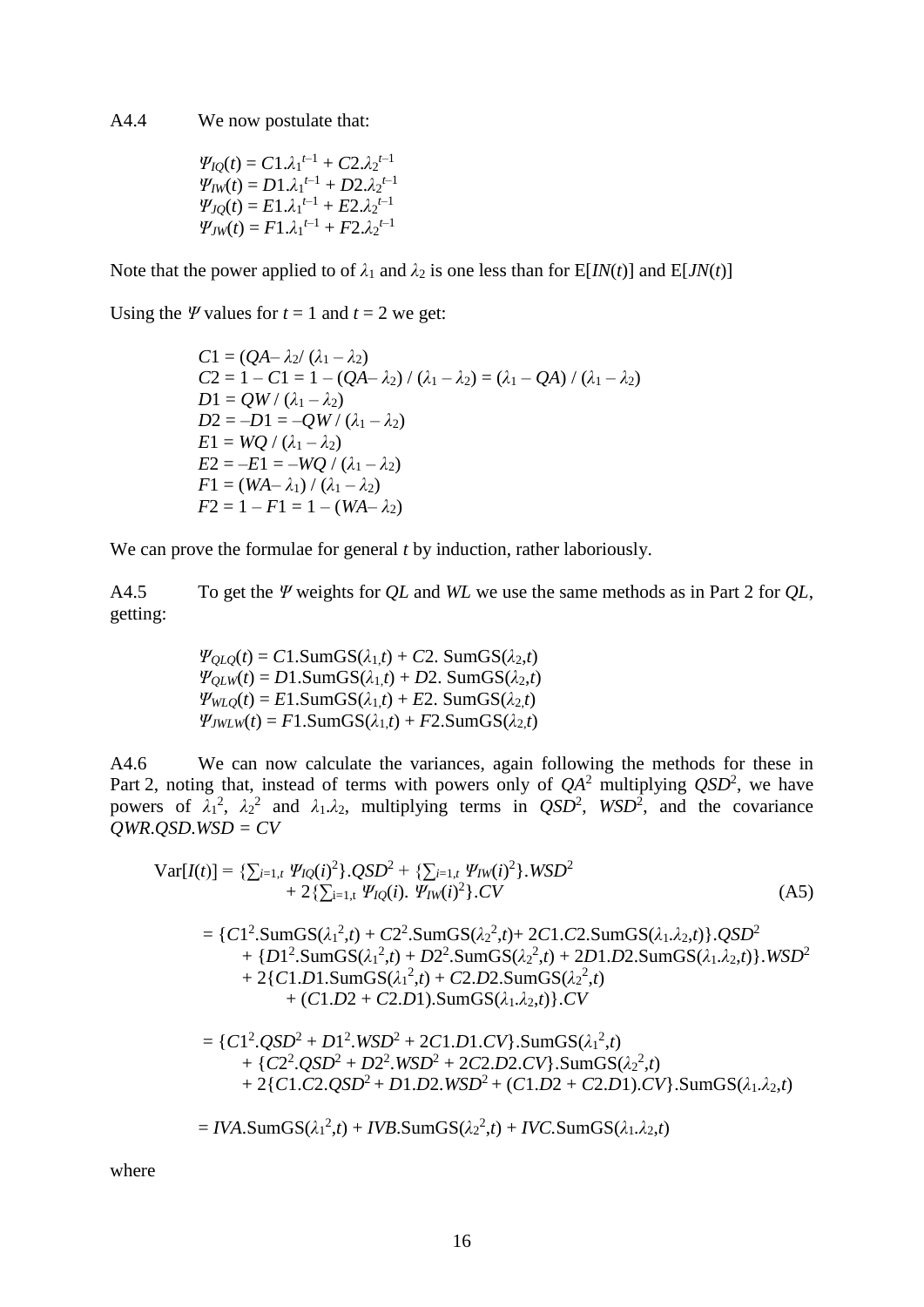$$
IVA = C12. QSD2 + D12. WSD2 + 2C1.D1.CV
$$
  
\n
$$
IVB = C22. QSD2 + D22. WSD2 + 2C2.D2.CV
$$
  
\n
$$
IVC = 2\{C1.C2.QSD2 + D1.D2.WSD2 + (C1.D2 + C2.D1).CV\}
$$

$$
Var[J(t)] = JVA.SumGS(\lambda_1^2, t) + JVB.SumGS(\lambda_2^2, t) + JVC.SumGS(\lambda_1, \lambda_2, t)
$$
 (A6)

where

$$
JVA = E12 \cdot QSD2 + F12 \cdot WSD2 + 2E1.F1.CV
$$
  
\n
$$
JVB = E22 \cdot QSD2 + F22 \cdot WSD2 + 2E2.F2.CV
$$
  
\n
$$
JVC = 2\{E1.E2.OSD2 + F1.F2.WSD2 + (E1.F2 + F2.E1).CV\}
$$

As 
$$
t \to \infty
$$
 Var[ $I(t)$ ]  $\to IVA / (1 - \lambda_1^2) + IVB / (1 - \lambda_2^2) + IVC / (1 - \lambda_1.\lambda_2)$   
\n $Var[J(t)] \to JVA / (1 - \lambda_1^2) + JVB / (1 - \lambda_2^2) + JVC / (1 - \lambda_1.\lambda_2)$   
\n $Var[QL(t)] = IVA. \{t - 2\lambda_1SumGS(\lambda_1, t) + \lambda_1^2SumGS(\lambda_1^2, t)\} / (1 - \lambda_1)^2$   
\n $+ IVB. \{t - 2\lambda_2SumGS(\lambda_2, t) + \lambda_2^2SumGS(\lambda_2^2, t)\} / (1 - \lambda_2)^2$   
\n $+ IVC. \{t - \lambda_1SumGS(\lambda_1, t) - \lambda_2SumGS(\lambda_1, t) + \lambda_1.\lambda_2SumGS(\lambda_1.\lambda_2, t)\} / (1 - \lambda_1) (1 - \lambda_2) (A7)$   
\n $Var[WL(t)] = JVA. \{t - 2\lambda_1SumGS(\lambda_1, t) + \lambda_1^2SumGS(\lambda_1^2, t)\} / (1 - \lambda_1)^2$   
\n $+ JVB. \{t - 2\lambda_2SumGS(\lambda_2, t) + \lambda_2^2SumGS(\lambda_2^2, t)\} / (1 - \lambda_2)^2$ 

+ *JVC.*{*t* – *λ*1SumGS(*λ*1,*t*) – *λ*2SumGS(*λ*1,*t*) + *λ*1.*λ*2SumGS(*λ*1*.λ*2,*t*)} / (1– *λ*1) (1– *λ*2) (A8)

As 
$$
t \to \infty
$$
  $Var[QL(t)] \to \infty$  and  $Var[WL(t)] \to \infty$ 

A5 *Covariances of forecasts*

5.1 We start with:

$$
\text{Covar}[I(t),J(t)] = \sum_{i=1,t} \{ \Psi_{IQ}(i), \Psi_{IQ}(i) \} . QSD^2 + \sum_{i=1,t} \{ \Psi_{IW}(i), \Psi_{Jw}(i) \} . WSD^2 + \sum_{i=1,t} \{ \Psi_{IQ}(i), \Psi_{Jw}(i) + \Psi_{IW}(i), \Psi_{JQ}(i) \} . CV
$$

and after a great deal of manipulation we get:

$$
Covar[I(t),J(t)] = QWVA.SumGS(\lambda_1^2,t) + QWVB.SumGS(\lambda_2^2,t)
$$
  
+ QWVC SumGS(\lambda\_1,\lambda\_2,t)

where

$$
QWVA = C1.E1.QSD2 + D1.F1.WSD2 + (C1.F1 + D1.E1).CV
$$
  
\n
$$
QWVB = C2.E2.QSD2 + D2.F2.WSD2 + (C2.F2 + D2.E2).CV
$$
  
\n
$$
QWVC = (C2.E1 + C1.E2).QSD2 + (D2.F1 + D1.F2).WSD2
$$
  
\n+ (C2.F1. + C1.F2 + D2 E1 + D1.E2).CV

As 
$$
t \to \infty
$$
 Covar $[I(t), J(t)] \to QWVA / (1 - \lambda_1^2) + QWVB / (1 - \lambda_2^2) + QWVC / (1 - \lambda_1 \lambda_2)$ 

Similarly